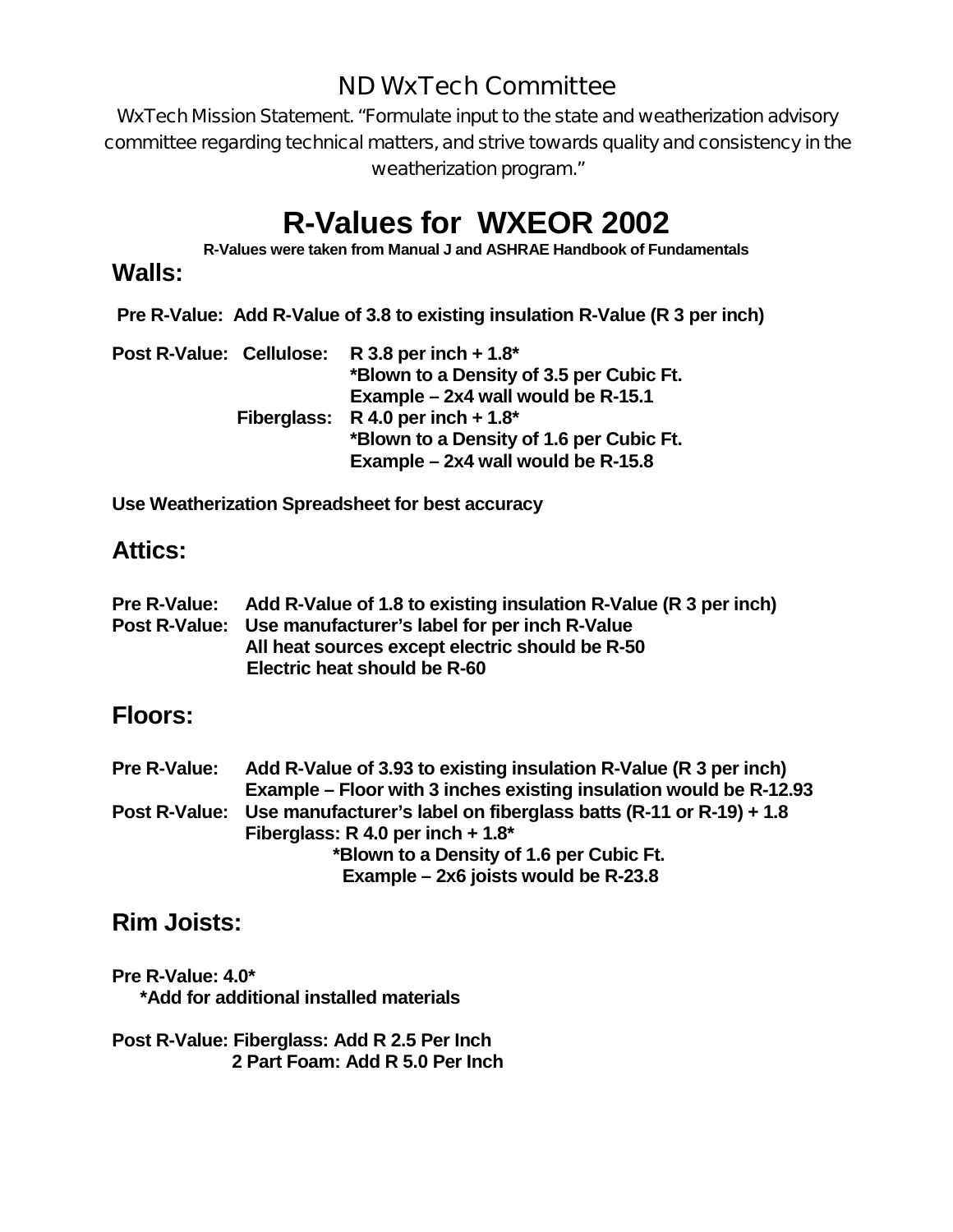#### **Doors:**

**Pre R-Value: .85\* \*Can use Pre R-Value below .85 if documented with picture \*Add R-Value of 1.0 for a good existing storm door**

**Post R-Value: Wood Solid Core: 2.2\* Steel Slab or Small Lite: 7.0\* Steel with Large Lite: 5.4\* Mobile Home Door: 5.0\* \*Add R-Value of 1.0 for a good existing storm door**

#### **Windows:**

**Pre R-Value: Single glass - .85 Double pane or Single glass with storm – 2.0\* \*Can use Pre R-Value below .85 if documented with picture**

**Post R-Value: Double pane or Single glass with storm – 2.0\* \*Any R-Value above 2.0, Must be Documented by Manufacturer**

#### **Storm Windows**

**Pre R-Value: Single glass - .85 Double pane or Single glass with storm – 2.0** 

**Post R-Value: Single glass with storm – 2.0 Double pane with storm – 2.9**

### **Basement Walls and Non-Exposed Crawl Spaces:**

**Pre R-Value: Use R-Value Chart Below**

| Approximate R-Values below grade | R0   | R4    | R7    | <b>R11</b> | R <sub>19</sub> |
|----------------------------------|------|-------|-------|------------|-----------------|
| 1 ft below grade                 | 1.19 | 5.72  | 8.85  | 12.96      | 21.52           |
| 2 ft below grade                 | 2.06 | 7.27  | 10.70 | 15.16      | 24.69           |
| 3 ft below grade                 | 2.83 | 8.61  | 12.36 | 17.25      | 27.74           |
| 4 ft below grade                 | 3.51 | 9.71  | 13.78 | 19.00      | 30.27           |
| 5 ft below grade                 | 4.10 | 10.58 | 14.81 | 20.26      | 32.01           |
| 6 ft below grade                 | 4.69 | 11.32 | 15.70 | 21.34      | 33.44           |
| 7 ft below grade                 | 5.22 | 12.05 | 16.59 | 22.48      | 35.62           |

All R-values listed above include losses from the floor Use for both pre and post R-values in Wxeor

Example - A block wall with no existing insulation 6 ft. below grade would have a pre R-value of 4.69 If you are adding R-11 to that wall the post R-value would be 21.34